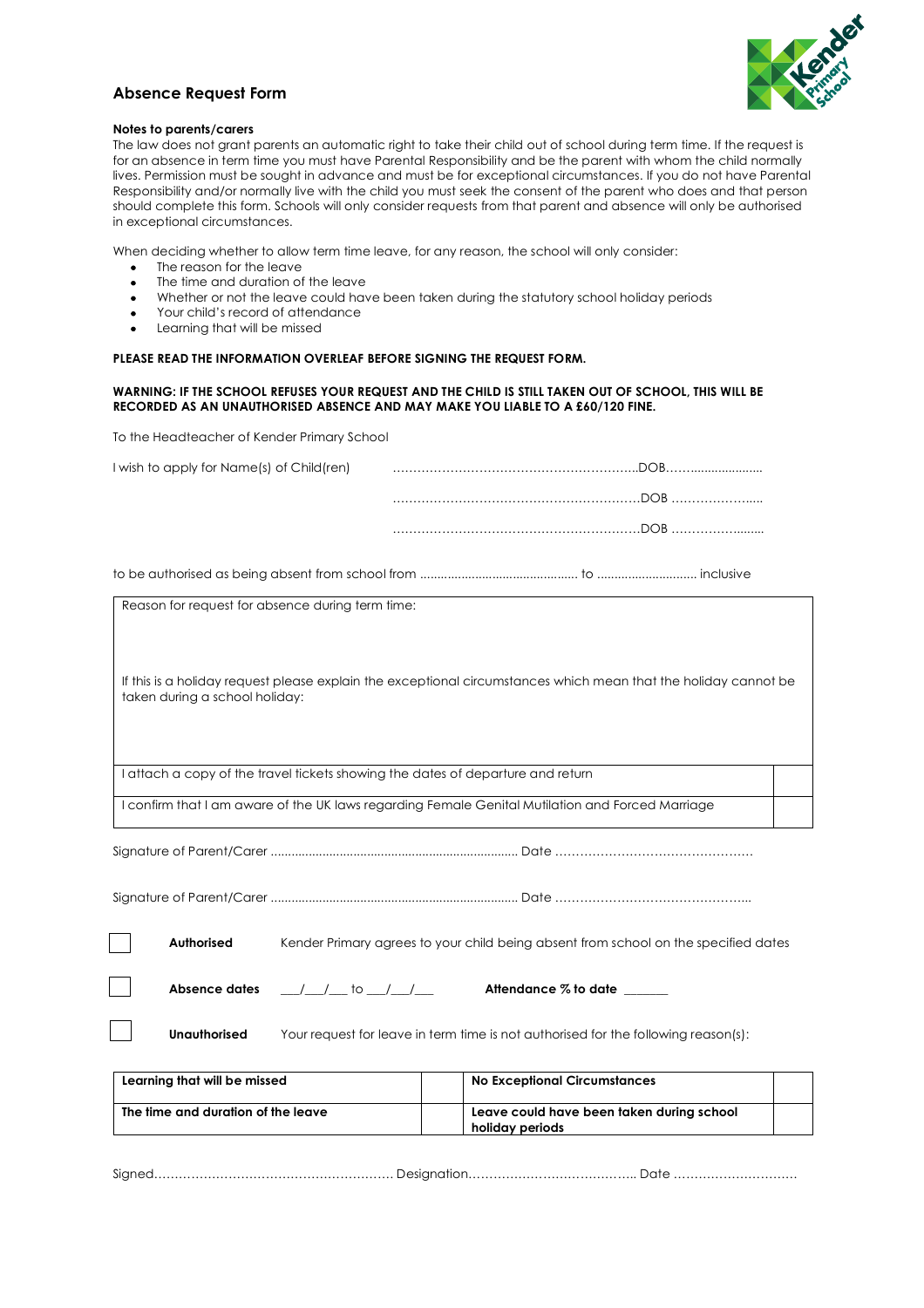# **Holidays in term time**

#### **Important:** please read carefully the information below.

**Warning:** If you take your child on holiday in term time without the prior approval of the school, you may be issued a £60/120 Penalty Fine, per parent, per child.

As a Parent/Carer, you can demonstrate your commitment to your child's education by, whenever possible, taking your holidays during school holidays.

| <b>The Facts</b>                                                                                                                                                                                                                                                                                                                                                                                                       | <b>The Law</b>                                                                                                                                                                                                                                                                                                                                                                                                                                |  |
|------------------------------------------------------------------------------------------------------------------------------------------------------------------------------------------------------------------------------------------------------------------------------------------------------------------------------------------------------------------------------------------------------------------------|-----------------------------------------------------------------------------------------------------------------------------------------------------------------------------------------------------------------------------------------------------------------------------------------------------------------------------------------------------------------------------------------------------------------------------------------------|--|
|                                                                                                                                                                                                                                                                                                                                                                                                                        |                                                                                                                                                                                                                                                                                                                                                                                                                                               |  |
| We recognise that it is often expensive to take a<br>holiday during school breaks and that is why some<br>parents may ask for term time leave for their children.<br>However, it is important that parents carefully consider<br>the implications of taking their child out of school                                                                                                                                  | The law does not say that parents have an automatic<br>right to take their child out of school for holidays during<br>term time.                                                                                                                                                                                                                                                                                                              |  |
| during term time.<br>Research suggests that children who are taken out of                                                                                                                                                                                                                                                                                                                                              | However, in <b>exceptional circumstances</b> school may<br>authorise, in advance, requests for periods of leave.<br>The request for leave must come from a parent with<br>whom the child normally resides.                                                                                                                                                                                                                                    |  |
| school may never catch up on the course work they<br>have missed. This may affect test results and can be<br>particularly harmful if the child is studying for final year<br>examinations.                                                                                                                                                                                                                             | If a child then stays away from school for more than<br>the authorised period this must be recorded as<br>unauthorised absence and could be quoted in a<br>prosecution for poor attendance.                                                                                                                                                                                                                                                   |  |
| Children who struggle with English or Mathematics may<br>also find it even harder to cope when they return to<br>school, while younger children may find it difficult to<br>renew friendships with their classmates.                                                                                                                                                                                                   | If the child is away from school for a total of 4 weeks or<br>more, the school may have to take the child off roll<br>unless there is a good reason for the continued                                                                                                                                                                                                                                                                         |  |
| What you should consider:<br>There are times during a school year when a child may<br>experience particular problems because of term time<br>leave such as:                                                                                                                                                                                                                                                            | absence, such as illness. In these circumstances it is up<br>to the parent to inform the school as once removed<br>from roll, there is no guarantee that the child will regain<br>a place at the school.                                                                                                                                                                                                                                      |  |
| Closeness to exams or tests (Standard Attainment<br>$\bullet$<br>Tests in Year 2 and 6)<br>During the first year at a new school<br>٠<br>At the beginning of a new school term.                                                                                                                                                                                                                                        | The Education (Pupil Registration) (England)<br>(Amendment) Regulations 2013 came into force on<br>the 1 September 2013. The amendments make it clear<br>that Headteachers may not grant any leave of<br>absence during term time unless there are exceptional<br><b>circumstances</b> . Headteachers should determine the                                                                                                                    |  |
| If the school refuses a request for term time leave and<br>the child is still taken out of school, this will be recorded<br>as unauthorised absence and may lead to a £60/120                                                                                                                                                                                                                                          | number of school days a child can be away from<br>school if the leave is granted.                                                                                                                                                                                                                                                                                                                                                             |  |
| fine per parent, for each child.                                                                                                                                                                                                                                                                                                                                                                                       | Holiday prices, and the fact that the parents have<br>booked a holiday before checking with the school, are<br>not exceptional circumstances.                                                                                                                                                                                                                                                                                                 |  |
|                                                                                                                                                                                                                                                                                                                                                                                                                        |                                                                                                                                                                                                                                                                                                                                                                                                                                               |  |
| Other absence from school will be authorised if it is for<br>the following reasons:<br>Genuine illness<br>Unavoidable medical / dental appointments (but<br>$\bullet$<br>try to make these after school it at all possible)<br>Days of religious observance<br>Exceptional circumstances, such as bereavement<br>Seeing a parent who is on leave from the armed<br>$\bullet$<br>forces<br><b>External examinations</b> | Other absence from school will not be authorised:<br>For any type of shopping<br>$\bullet$<br>Looking after brothers, sisters or unwell parents<br>$\bullet$<br>Minding the house<br>$\bullet$<br><b>Birthdays</b><br>$\bullet$<br>Resting after a late night<br>٠<br>Relatives visiting or visiting relatives<br>$\bullet$<br>Because holidays are cheaper in term time<br>$\bullet$<br>More than one day for a family wedding.<br>$\bullet$ |  |

Please contact the Headteacher if you wish to discuss this issue.

**The law requires schools to be open to pupils for 190 days each year, and every day is important. Please help them not to miss any of this valuable time.** 

### **School term dates 2020–21**

Autumn term